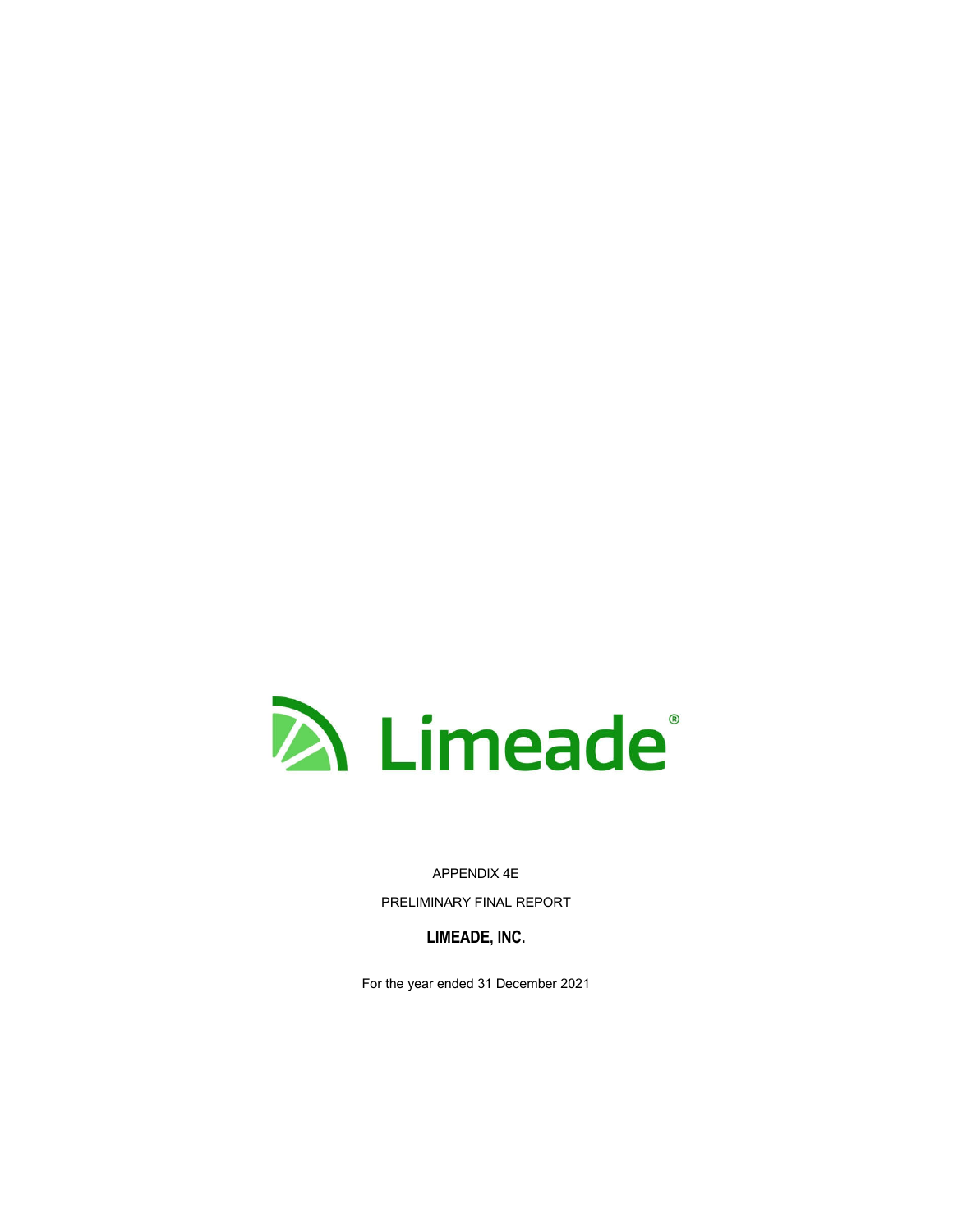### **Limeade, Inc.**

Appendix 4E Preliminary final report

### **1. COMPANY DETAILS**

| Name of entity:                         | Limeade, Inc.    |
|-----------------------------------------|------------------|
| ABN:                                    | 637 017 602      |
| Financial year ended (reporting period) | 31 December 2021 |
| Financial year ended (previous period)  | 31 December 2020 |

# **2. RESULTS FOR ANNOUNCEMENT TO THE MARKET (NOTE: ALL AMOUNTS IN USD)**

|                                                                              | Up/(down)<br><b>\$USD '000</b> | % change | 31 December 2021<br><b>\$USD '000</b> | 31 December 2020<br><b>\$USD '000</b> |
|------------------------------------------------------------------------------|--------------------------------|----------|---------------------------------------|---------------------------------------|
| Revenue from ordinary<br>activities                                          | (1, 389)                       | (2%)     | 55,196                                | 56,585                                |
| (Loss) from ordinary activities<br>after tax attributable to<br>shareholders | (9,700)                        | (3,660%) | (9,965)                               | (265)                                 |
| Net (Loss) attributable to<br>shareholders                                   | 9,244                          | (1,954%) | (9,717)                               | (473)                                 |

#### **3. DIVIDEND**

The company has not declared, and does not propose to pay, any dividends for the year ended 31 December 2021. There are no dividend or dividend reinvestment plans in operation.

#### **4. NET TANGIBLE ASSETS PER SECURITY**

|                                  | 31 December 2021<br>SUSD | 31 December 2020<br><b>\$USD</b> |
|----------------------------------|--------------------------|----------------------------------|
| Net tangible assets per security | 0.08                     | 0.08                             |

Net tangible assets are defined as the net assets of Limeade, Inc., less intangible assets.

### **5. PRINCIPAL ACTIVITIES**

The principal activity of Limeade, Inc. is the development and sale of enterprise employee experience software.

#### **6. COMMENTARY ON RESULTS**

#### **Business summary and key performance indicators**

The key performance indicators of the financial results are as follows: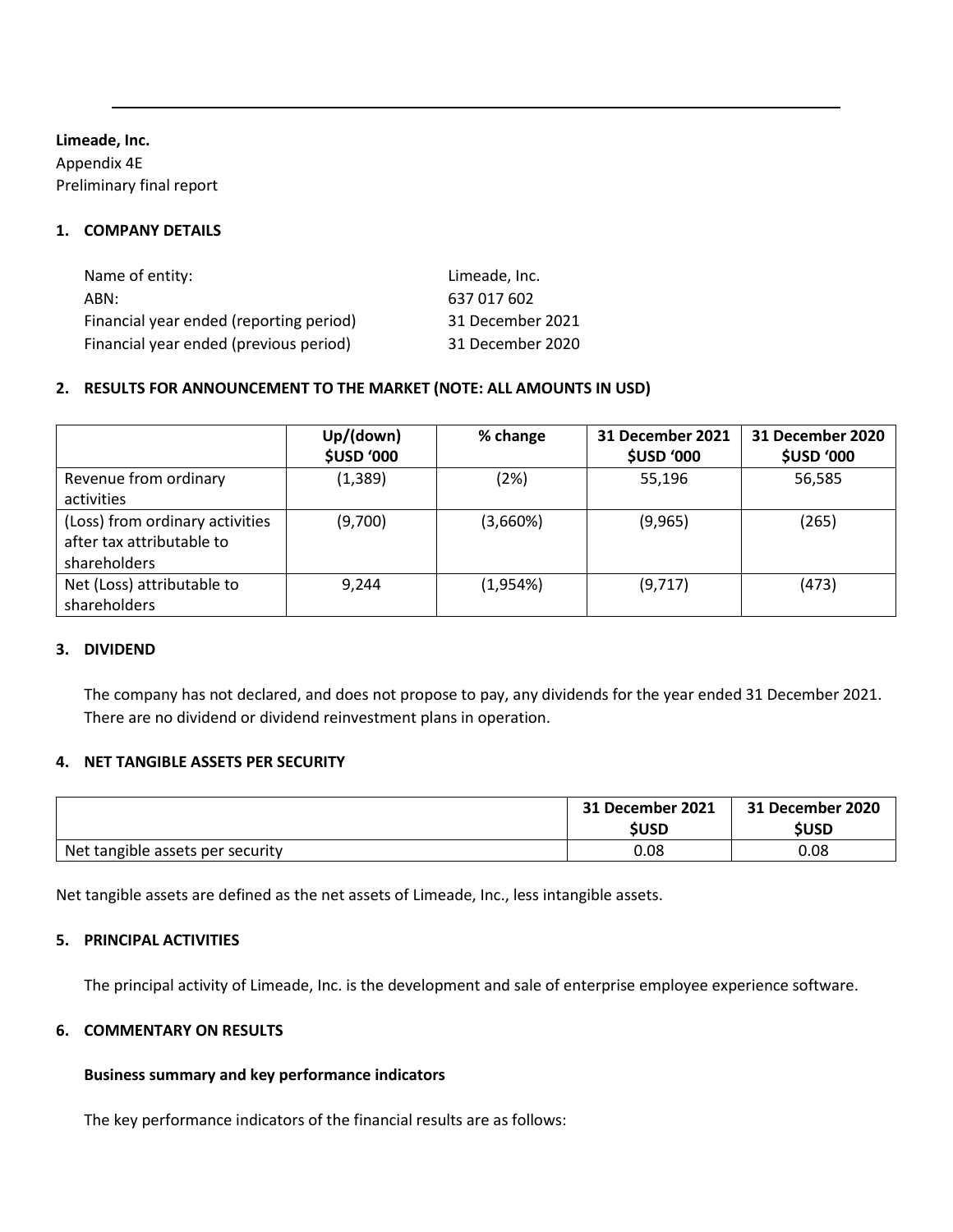- Recorded revenues of \$55.2 million for the year ended 31 December 2021 compared to revenues of \$56.6 million for the year ended 31 December 2020
- Recorded gross margins of 73% for the year ended 31 December 2021 compared to 77% for the year ended 31 December 2020
- The net loss after tax for the year ended 31 December 2021 is \$10.0 million compared to a loss of \$0.3 million for the year ended 31 December 2020
- The net cash provided by operating activities for year ended 31 December 2021 is (\$5.2) million compared to \$3.8 million for the year ended 31 December 2020

The 2021 financial year for Limeade continued to present persistent headwinds associated with the COVID-19 pandemic and the return to normal business activity, particularly in the first half of the financial year. This global uncertainty did continue to impact enterprise budgeting and decision-making processes, which has impacted overall growth in CARR and recorded revenues.

However, Limeade met its financial guidance for revenue, EBITDA and net loss after tax expectations for the year ended 31 December 2021, reflecting the strong customer retention within the core enterprise well-being customer segment, the additional revenue contribution from the TINYpulse acquisition and prudent cost management within the Company. The reduction in expenditure resulted from a general slowing down of new hires and changes to the marketing and sales spend to more remote/virtual channels, including the fifth Annual Limeade Engage conference moving to a fully virtual platform for the second consecutive year.

Limeade expenditures in sales and marketing decreased 4% from \$17.9 million for the year ended 31 December 2020 to \$17.1 million for the year ended 31 December 2021.

Investment into the Limeade platform and acquisition of the TINYpulse R&D center in Vietnam resulted in an increase of research and development expense, which grew 20% from \$17.0 million for the year ended 31 December 2020 to \$20.4 million for the year ended 31 December 2021.

During the year, the Company released new activities to support employee well-being and COVID-19 along with engagement and inclusion. Additionally, product teams delivered key platform upgrades and global support capabilities. New capabilities focused on reaching dispersed and global workforces, employee listening (via TINYpulse acquisition), recognition and more. Limeade also delivered additional key partnerships highlighted by the Microsoft Teams integration, whereby Limeade will deliver well-being activity content to Microsoft Teams users

The cash balance was \$13.9 million at 31 December 2021 with no debt compared to a \$31.5 million cash balance at 31 December 2020 with no debt. The reduction in cash was driven largely by the acquisition of TINYpulse, which included a \$9.1 million upfront cash payment.

Limeade continues to manage cash that will be used for future organic and inorganic growth opportunities in the business to improve and enhance the product and build pipeline and, ultimately, the grow the Limeade global customer base.

# **7. DETAILS OF ENTITIES OVER WHICH CONTROL HAS BEEN GAINED OR LOST DURING THE PERIOD**

| Entity:              | TINYpulse    |
|----------------------|--------------|
| Date control gained: | 28 July 2021 |

The Company operates as a single operating segment and does not calculate profit and loss on an unconsolidated basis.